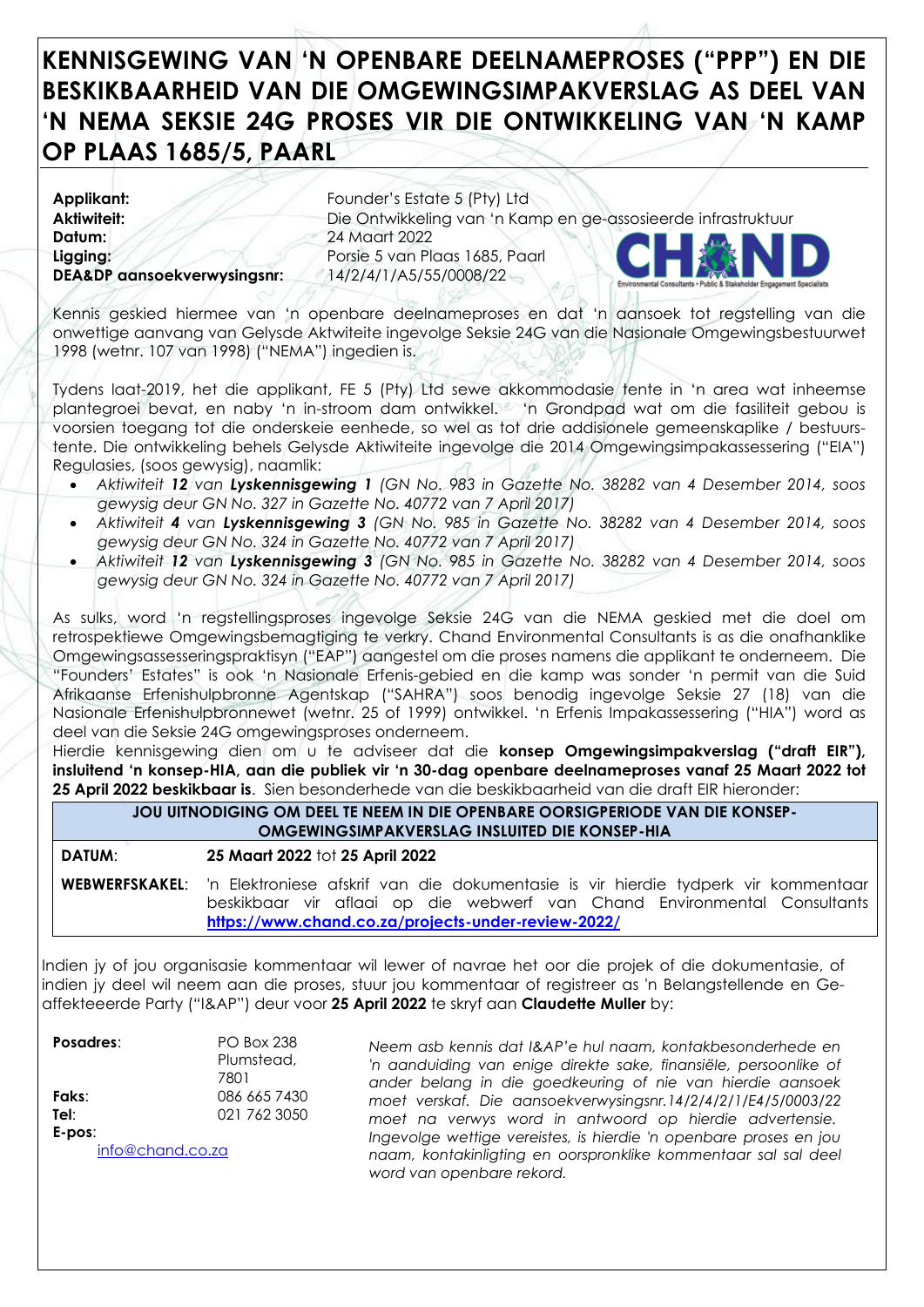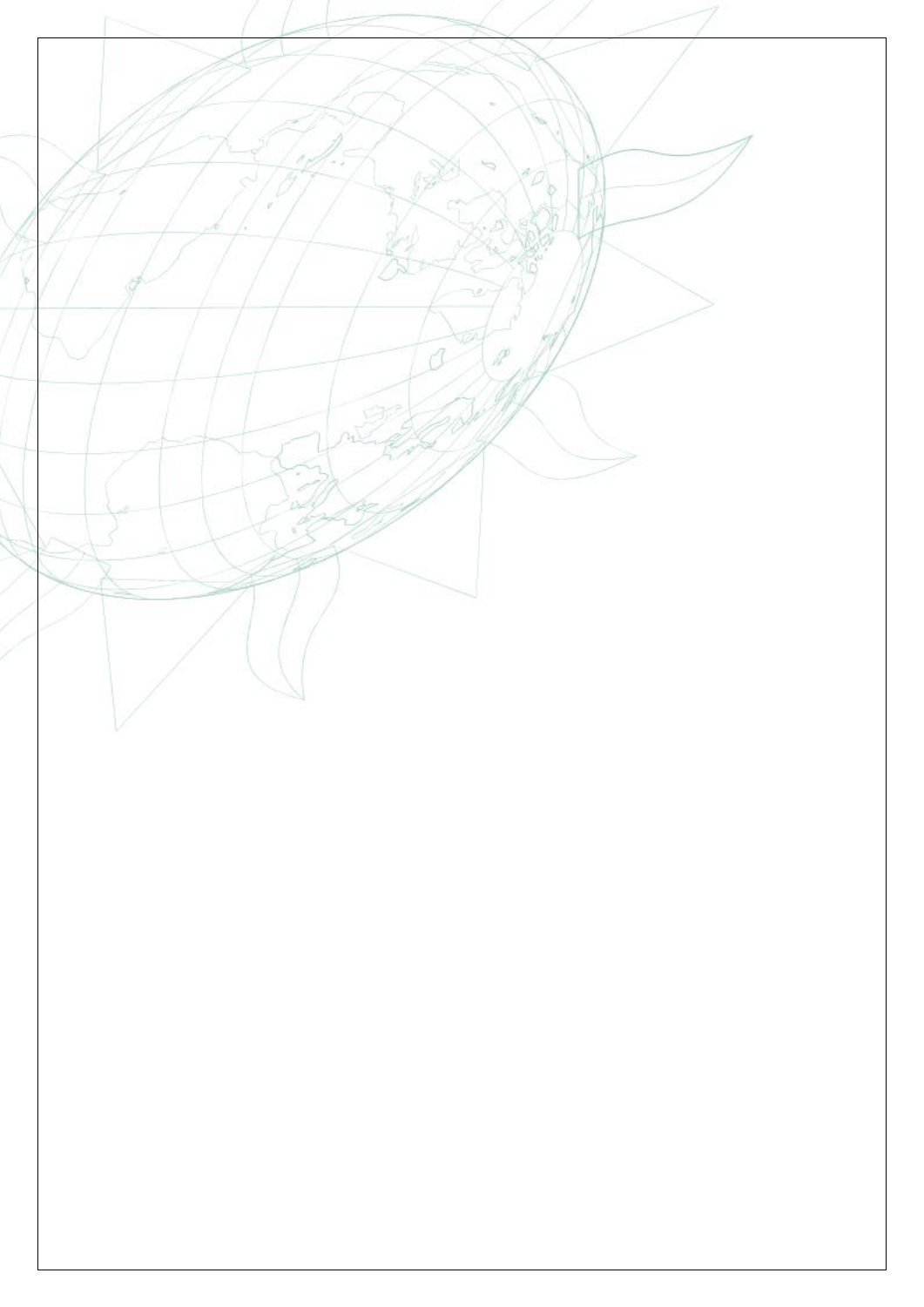## **NOTIFICATION OF A PUBLIC PARTICIPATION PROCESS AND AVAILABILITY OF THE DRAFT ENVIRONMENTAL IMPACT REPORT AS PART OF A NEMA SECTION 24G PROCESS FOR THE DEVELOPMENT OF A TENTED CAMP ON FARM 1685/5, PAARL**

**Applicant:** Founder's Estate 5 (Pty) Ltd **Date of Publication:** 24 March 2022 **DEA&DP reference number:** 14/2/4/1/A5/55/0008/22

**Activity:** The Development of a Tented Camp and Associated Infrastructure **Location:** Portion 5 of Farm 1685, Paarl



Notice is hereby given of a public participation process for the rectification of the unlawful commencement of Listed Activities in terms of Section 24G of the National Environmental Management Act (Act 107 of 1998) (NEMA).

During late-2019, the proponent, FE 5 (Pty) Ltd, developed seven accommodation tents within an area containing indigenous vegetation and near an in-stream dam. A gravel road that circulates around the site provides access to the respective units, as well as to three additional communal / operations tents. The development constitutes Listed Activities in terms of the Environmental Impact Assessment (EIA) Regulations, 2014 (as amended), namely:

- *Listed Activity 12 of Listing Notice 1 (GN No. 983 in Gazette No. 38282 of 4 December 2014, as amended by GN No. 327 in Gazette No. 40772 of 7 April 2017)*
- *Listed Activity 4 of Listing Notice 3 (GN No. 985 in Gazette No. 38282 of 4 December 2014, as amended by GN No. 324 in Gazette No. 40772 of 7 April 2017)*
- *Listed Activity 12 of Listing Notice 3 (GN No. 985 in Gazette No. 38282 of 4 December 2014, as amended by GN No. 324 in Gazette No. 40772 of 7 April 2017)*

As such, application has been made in terms of Section 24G of the NEMA with a view to obtaining retrospective Environmental Authorisation. Chand Environmental Consultants has been appointed as the independent Environmental Assessment Practitioner (EAP) to undertake this process on behalf of the applicant. The Founders' Estates is also National Heritage Site and the tented camp was constructed without a permit from the South African Heritage Resources Agency (SAHRA) as required in terms of Section 27 (18) of the National Heritage Resources Act (Act 25 of 1999). A Heritage Impact Assessment (HIA) has been undertaken as part of the Section 24G environmental process.

This notice serves to advise you that the **environmental application and draft Environmental Impact Report (EIR), including a draft HIA, are available to the public for a statutory 30-day public review period from 25 March 2022 to 25 April 2022**. Details of the availability of the Draft EIR are tabled below:

## **YOUR INVITATION TO PARTAKE IN THE PUBLIC REVIEW PERIOD OF THE DRAFT ENVIRONMENTAL IMPACT REPORT, INCLUDING THE DRAFT HERITAGE IMPACT ASSESSMENT REPORT:**

## **DATE**: **25 March 2022** to **25 April 2022**

**LINK**: An electronic copy of the documentation is available for download on the website of Chand Environmental Consultants [\(https://www.chand.co.za/projects-under-review-2022/](https://www.chand.co.za/projects-under-review-2022/) ) for the duration of the comment period.

Should you or your organisation have any comments or queries regarding this project or the documentation, or if you would like to participate in the process, please ensure that you provide comment or register as an Interested & Affected Party (I&AP) by writing to **Claudette Muller** by no later than **25 April 2022:**

| <b>Postal Address:</b> | <b>PO Box 238</b> | Please note   |
|------------------------|-------------------|---------------|
|                        | Plumstead, 7801   | and an indi   |
| Fax:                   | 086 665 7430      | other interes |
| Tel:                   | 021 762 3050      | application.  |
| Email:                 |                   | be quoted i   |
| info@chand.co.za       |                   | public proce  |

*Please note that I&APs must provide their name, contact details and an indication of any direct business, financial, personal, or other interest they may have in the approval or refusal of this application. The application ref. no, 14/2/4/2/1/E4/5/0003/22 should be quoted in response to this advertisement. Note that this is a public process and your name and comments submitted would be made public as part of the EIR.*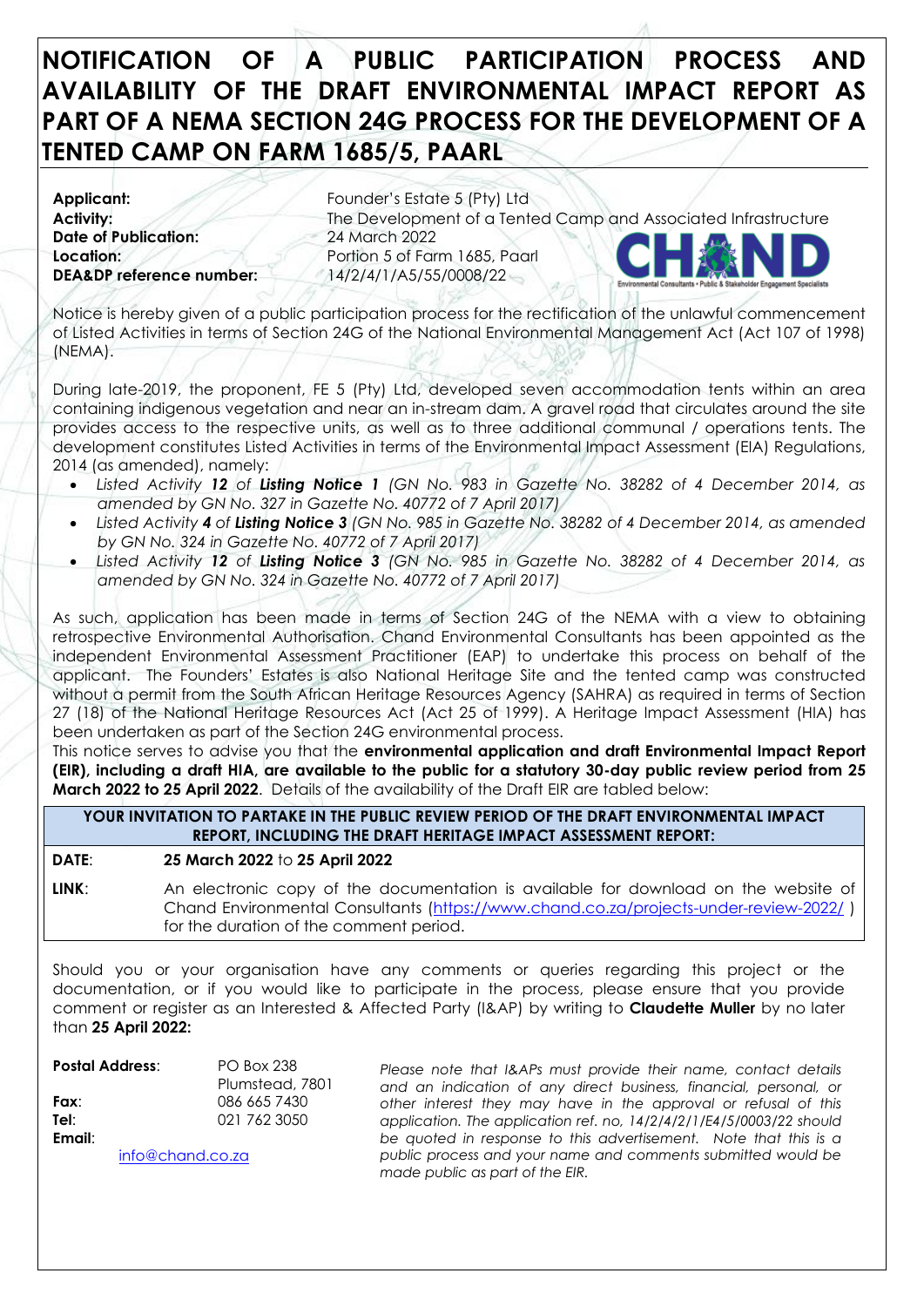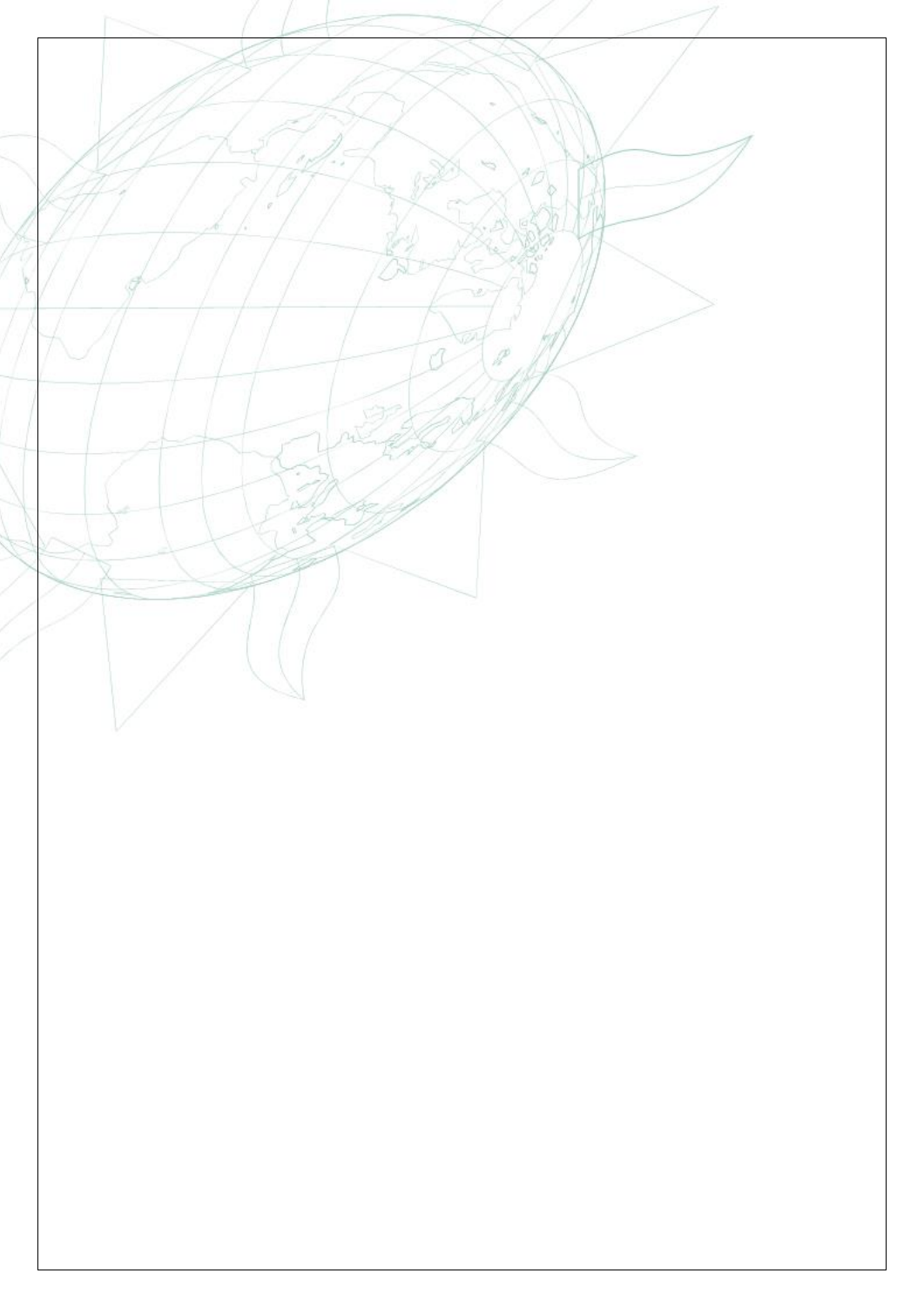